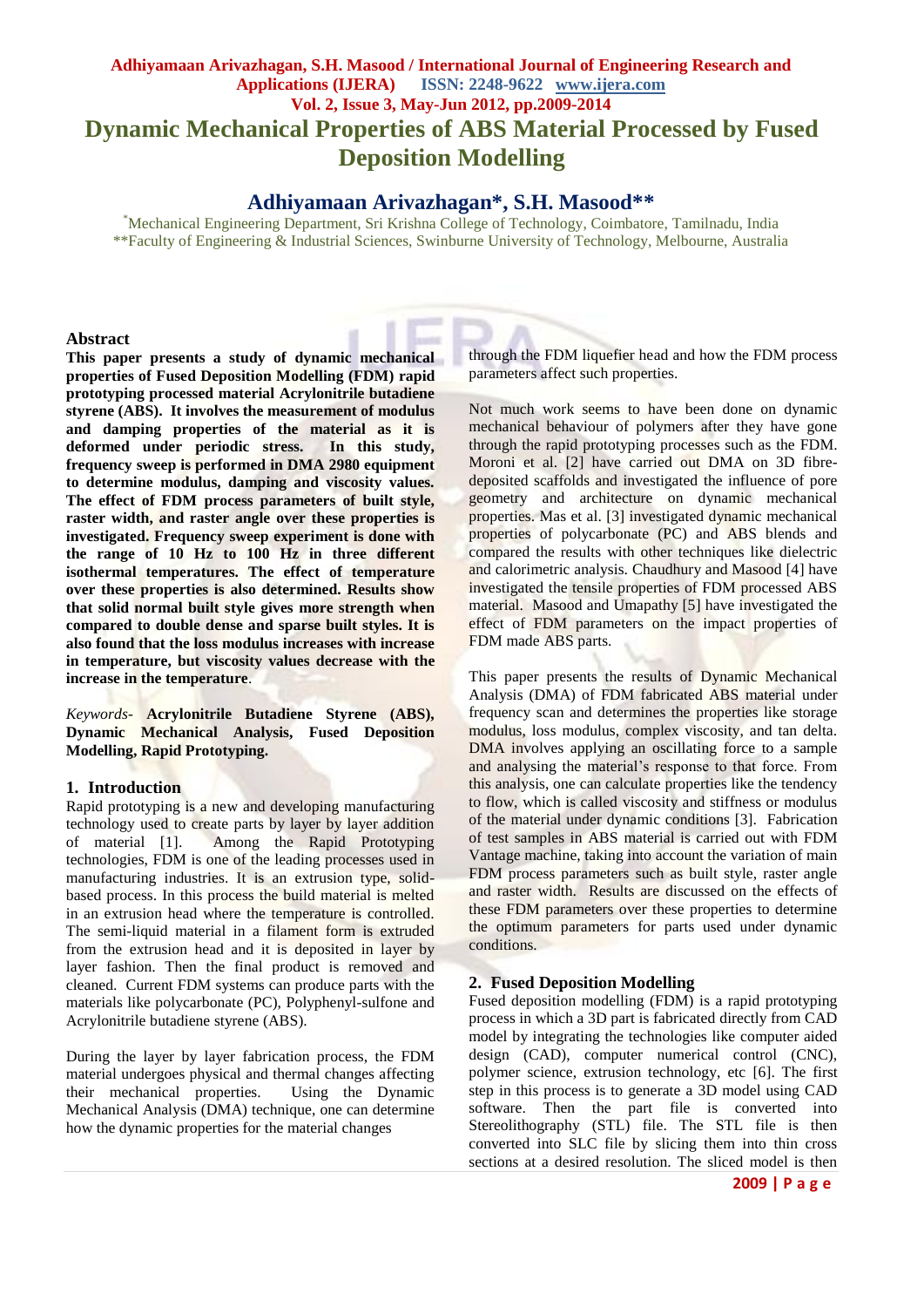changed into Stratasys modelling language (SML) file, which contains actual instructions code for the FDM machine tip to follow the specified tool path. Then the various parameters like raster width, built style and raster pattern are set and then the SML file is sent to the FDM machine.



Figure 1 Schematic representation of FDM Process

Fig. 1 shows the schematic diagram of the FDM process. In the FDM machine, the liquefier head plays a major role, which is the key to the success of fused deposition modelling technology. The material in the filament form is pulled or pushed with the help of drive wheels which is attached to the electric motors and then enters into the heating chamber. The material flows through the liquefier tube and is deposited through an extrusion tip. The tip is extremely threaded and screwed up into the heating chamber exit. They reduce the diameter of the extruded filament to allow for better detailed modelling [7]. The extruded plastic bonds with the previously deposited layer and hardens immediately. The chamber, in which the entire system is held, is kept at a temperature just below the melting point of the plastic used, which aids the bonding process. Finally the part is removed from the chamber and no post processing is required in FDM.

The FDM vantage machine has number of parameters, which affect the part strength and mechanical properties. The key parameters considered in this study are built style, raster width, and raster angle [8].

#### 2.1 Built style

It is the manner in which the beads are deposited by the FDM tip in each layer during the part building process. The three types of built style are used: solid normal, sparse-double dense and sparse. In solid normal, there is no air gap between the beads. The layer is filled completely and the part is solid with no void. It has single wall periphery. As shown in Fig. 2, each and every layer in solid normal type will be the same but with alternating

raster pattern. In sparse double dense, there is certain air gap between the beads. In this case all layers are not same. As shown in Fig. 3, the first few bottom layer and the top few layers have no gap, but the tool path in middle layers is a crosshatch raster pattern rather than uni-directional in order to have additional strength than sparse. It has double wall periphery. As shown in Fig. 4, the sparse is very similar to double dense. The only difference is in the middle layers. In the middle layers, there is some air gap and the tool path is uni-directional and has less strength than double dense.



Figure 2 Solid normal built style with raster angle 30/60



Figure 3 Sparse double dense built style with raster angle 45/45



Figure 4 Sparse built style with raster angle 45/45

2.2 Raster width

Raster width is the width of the bead deposited on a layer [9]. The raster width varies according to the tip size chosen in FDM Vantage machine. It varies from 0.254 mm- 0.679 mm.

2.3 Raster angle

Raster angle is the angle of the beads deposited with respect to the x axis of the build table [9]. The typical raster angles are 45°/45°, 0°/90°, and 30°/60°.

In this study, DMA test samples in ABS were fabricated on the FDM Vantage machine using several combinations of all three FDM parameters of built style, raster width, and raster angle. Table 1 shows the combination of the parameters. As shown in the table, each parameter has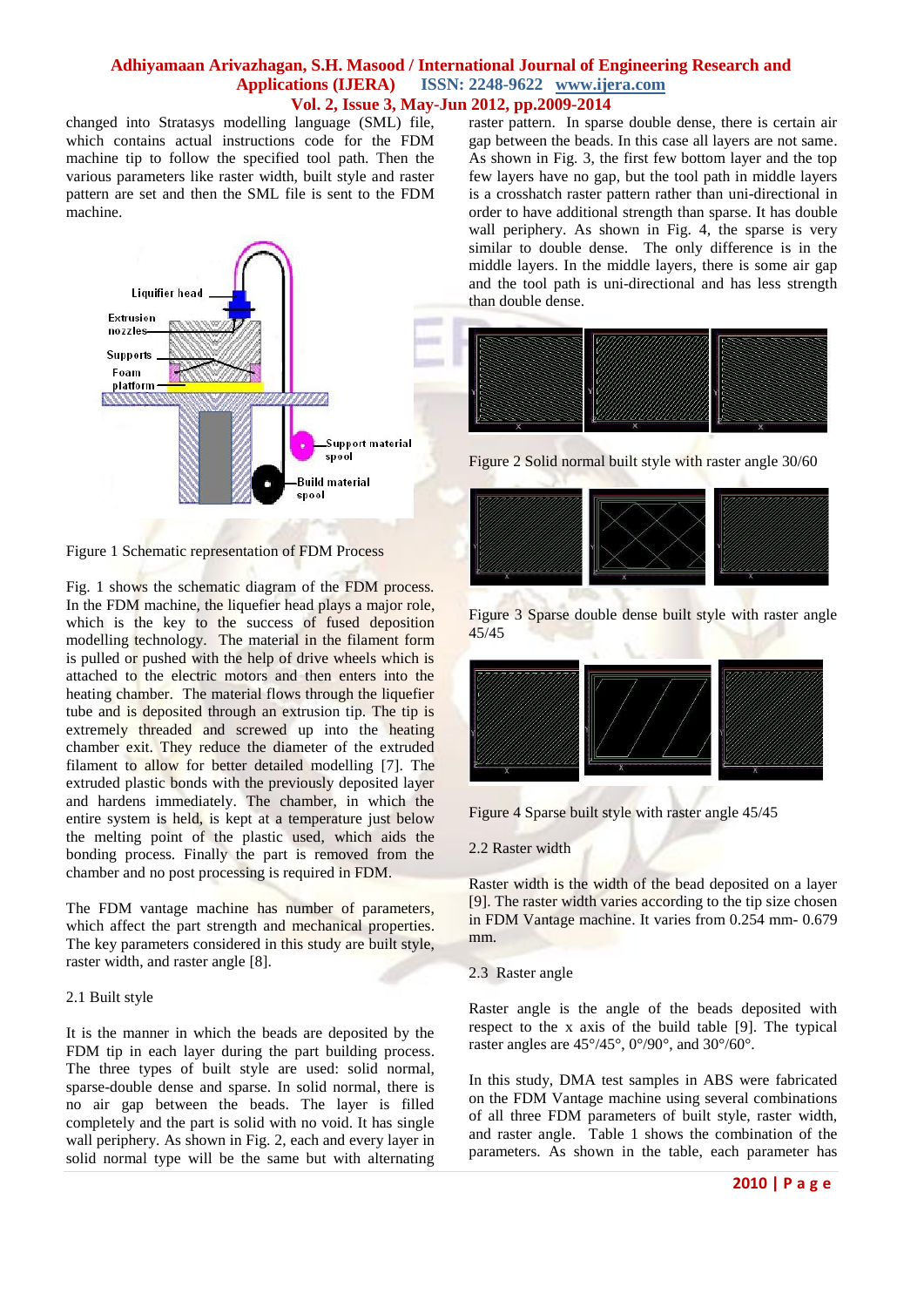three values. Built style has solid normal, sparse-double dense and sparse. Raster width is chosen according to the tip size what we choose during the fabrication process. In this case tip size T12 is chosen and the raster widths are 0.305mm, 0.454mm, and 0.679mm. Raster angles are  $0/90^0$ ,  $45^0/45^0$ , and  $30^0/60^0$  are chosen.

Table 1 FDM Parameters and their types

| S.             | FDM             | <b>Units</b> | <b>Types or Values</b> |                            |                 |
|----------------|-----------------|--------------|------------------------|----------------------------|-----------------|
| N <sub>0</sub> | parameters      |              |                        |                            |                 |
|                | Built style     |              | Solid<br>normal        | Sparse-<br>double<br>dense | Sparse          |
| 2              | Raster<br>width | mm           | 0.305                  | 0.454                      | 0.679           |
| 3              | Raster<br>angle | degrees      | $0/90^{0}$             | $45^{0}/45^{0}$            | $30^{0}/60^{0}$ |

With these nine parameter values, twenty seven sets of ABS samples with all possible combinations of parameters were fabricated. Each set requires one sample. The ABS was the standard FDM material supplied by Stratasys Inc.

#### **3.Dynamic Mechanical Analysis (DMA)**

In dynamic mechanical analysis, periodically varying stress, usually sinusoidal of angular frequency is applied to the sample [9]. From the response of the sample to this treatment, information like stiffness of the material, which is quantified by elastic moduli and the ability of the sample to dissipate energy, which is given by damping, can be obtained. The strain obtained from the periodic stress will also be periodic, but it will be out of phase with the applied stress because of the dissipated energy in the form of heat or damping. In dynamic mechanical test, we measure the material stiffness. The sample stiffness depends on the modulus of the material. The modulus is defined as the stress per unit area divided by the strain resulting from the applied force. Young's modulus is the slope of the initial portion of the stress-strain curve. Therefore modulus is the measure of material's resistance to deformation. The higher the modulus, the more rigid the material is [10]. The ability of the material to store energy is called storage modulus and the ability to lose energy is called loss modulus. Tan  $\delta$  is the ratio of loss modulus to the storage modulus. This is called loss tangent or damping factor.

One of the main advantages of DMA is that, for every sine wave generated, we can get the modulus value, which allows us to sweep across temperature or frequency range. If an experiment is run at 1 Hz, one can get the modulus value for every second. It can be done by varying the temperature at the rate of  $10^{\circ}$ C/min, so that the temperature change per cycle is not significant. The experiment can be run over  $200^{\circ}$ C temperature range in 20 minutes. This is called temperature sweep. Similarly, scanning over a wide range of frequency of 0.01 to 100 Hz at a constant temperature in less than 2 hours, will give a frequency sweep. In this paper we use doing frequency scan at isothermal temperature.

Viscoelastic materials exhibit some sort of flow behaviour or unrecoverable deformation [9]. With the help of frequency scan, one can collect the information of viscosity and flow behaviour of the sample at desired temperature.

In this study, the instrument used is DMA2980 manufactured by TA instruments, which is the standard equipment used for dynamic mechanical analysis. There is a clamping system which is provided to hold the sample. Dual cantilever clamp was used in this study.

The major components of a DMA include drive motor. The periodic stress to the sample is supplied by this motor through the drive shaft. The amplitude and frequency of the response of the sample is measured by the displacement sensor. Clamps used in DMA 2980 should have high stiffness, low mass and should be easy to load and adjust the samples.

The sample geometry is chosen according to the clamp chosen in the DMA equipment. Since dual cantilever clamp is used in this study, the dimension of the sample is similar to the dimensions chosen for flexural testing  $(61.44 \text{ mm long}, 12.7 \text{ mm wide and } 3.20 \text{ mm thick})$ . This dimension is used for fabricating the ABS samples.

For doing the frequency scan, the selected frequency range was 10 Hz to 100 Hz. Within this range, we obtained the response of the sample. The frequency scan experiment is done with three different isothermal temperatures. For each sample the frequency scan is done for three different temperatures. These temperatures are based on the melting point of the materials in order to avoid melting of the sample. For ABS samples we choose temperatures like 40, 60 and 90 degree Celsius. The equipment uses software called Thermal Advantage. This software is integrated with a computer, which is connected to the DMA2980. The software gives the values of the properties directly after completion of the test. The frequency scan graph is also generated automatically in the software.

# **4. Results and Discussion**

After each experiment a frequency scan graph is generated with storage modulus (MPa) on left Y axis and complex viscosity (MPa.sec) on right Y axis against the frequency (Hz) on X axis. For each sample with different parameters (by keeping built style constant and varying raster width and raster angle) a frequency scan graph is obtained. All the graphs of the samples with particular built style and at particular temperature are overlaid. Fig. 5 shows such an overlaid graph of samples with solid normal built style and at temperature  $90^0C$ .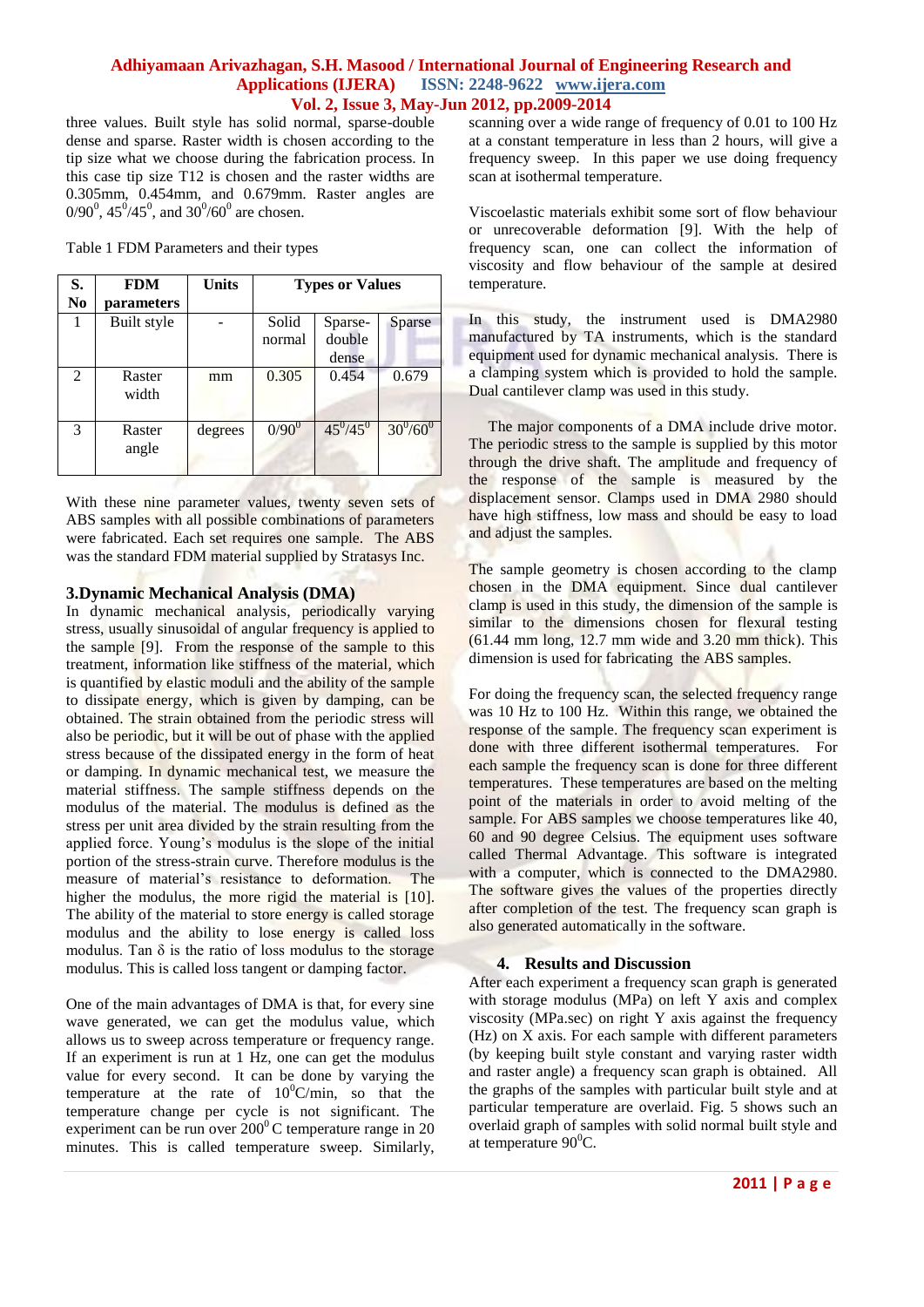

Figure 5 Frequency scan graph of Solid normal ABS samples at  $40^{\circ}$  C.

Similarly for each built style (solid normal, sparse-double dense, and sparse) and at three different temperatures  $(40^0C, 60^0C, 90^0C)$ , the overlaid graphs are obtained. Apart from these results, the property values of tan  $\delta$  and loss modulus can also be obtained with the help of the software.

Fig. 5 shows that for the graphs of solid normal samples at  $40^{\circ}$ C, the FDM parameter with built style solid normal, raster angle  $30^{\circ}$  and raster width 0.305 mm gives the maximum values for both modulus and viscosity (1335) MPa and 7.208 MPa.sec). At the temperature  $60^{\circ}$  C, the graphs for solid normal samples show that the FDM parameter with built style solid normal, raster angle  $90^0$ and raster width 0.679 mm give the maximum values for both modulus and viscosity (1238 MPa and 6.691 MPa.sec). The graphs of solid normal samples at  $90^{\circ}$  C shows that the FDM parameter with built style solid normal, raster angle 90<sup>0</sup> and raster width 0.679 mm give the maximum values for both modulus and viscosity (1172 MPa and 6.237 MPa.sec).

In case of sparse double dense samples, at  $40^{\circ}$  C, the FDM parameter with raster angle 30<sup>0</sup> and raster width 0.454 mm gives the maximum values for both modulus and viscosity (948.2 MPa and 5.144 MPa.sec). At the temperature  $60^{\circ}$ C, the FDM parameter with raster angle  $45^{\circ}$  and raster width 0.679 mm gives the maximum values for both modulus and viscosity (906.2 MPa and 4.847 MPa.sec). At  $90^{\circ}$  C the FDM parameter with raster angle  $30^{\circ}$  and raster width 0.305 mm gives the maximum values for both modulus and viscosity (857.4 MPa and 4.531 MPa.sec).

In case of sparse samples, it gives lower values when compared to other built style due to its porous nature. At a temperature  $40^{\circ}$ C, the FDM parameters with raster angle  $30^{\circ}$  and raster width 0.454 mm give the maximum values for both the modulus and viscosity (754.2 MPa and 4.055 MPa.sec). At the temperature  $60^{\circ}$ C the FDM parameters with raster angle  $30^{\circ}$  and raster width 0.454 mm give the maximum values for both modulus and viscosity (684.7 MPa and 3.674 MPa.sec). At a temperature  $90^{\circ}$ C, the FDM parameters with raster angle  $30^{\circ}$  and raster width 0.679 mm give the maximum values for both the modulus and viscosity (627.9 MPa and 3.313 MPa.sec).

All in all, for ABS material, from these above results, we conclude that built style solid normal is stronger than sparse double dense and sparse, and raster angle  $30^0/60^0$ gives higher values in all three built styles, so its stronger than other angles, and raster width 0.454 mm gives maximum values in all the three built style, so it's better than other raster width.

As mentioned earlier, other than frequency scan, some property values like loss modulus, and tan delta have been obtained in the experimental run. These maximum values are taken from the graphs which are similar to Fig. 5. These maximum values of the properties are plotted against the built style parameter at different temperatures.



Figure 6 Maximum storage modulus vs built style

Fig. 6 represents the graph drawn with maximum storage modulus on X axis and built style on Y axis. From this figure, it is clearly seen that the storage modulus decreases with the increase in the temperature. The decrease in the storage modulus with the increase in the temperature is due to the relaxation in the polymer chains. Such relaxations along with the large Tan  $\delta$  peaks (shown in subsequent paragraphs) mean that a molecular energy dispersion mechanism operates. Such mechanisms are responsible for toughness in the materials (ABS) [11]. So this result shows that FDM made ABS samples are tough materials. As already discussed, the solid normal built style has more strength when compared to others, which is evident in the Fig. 6.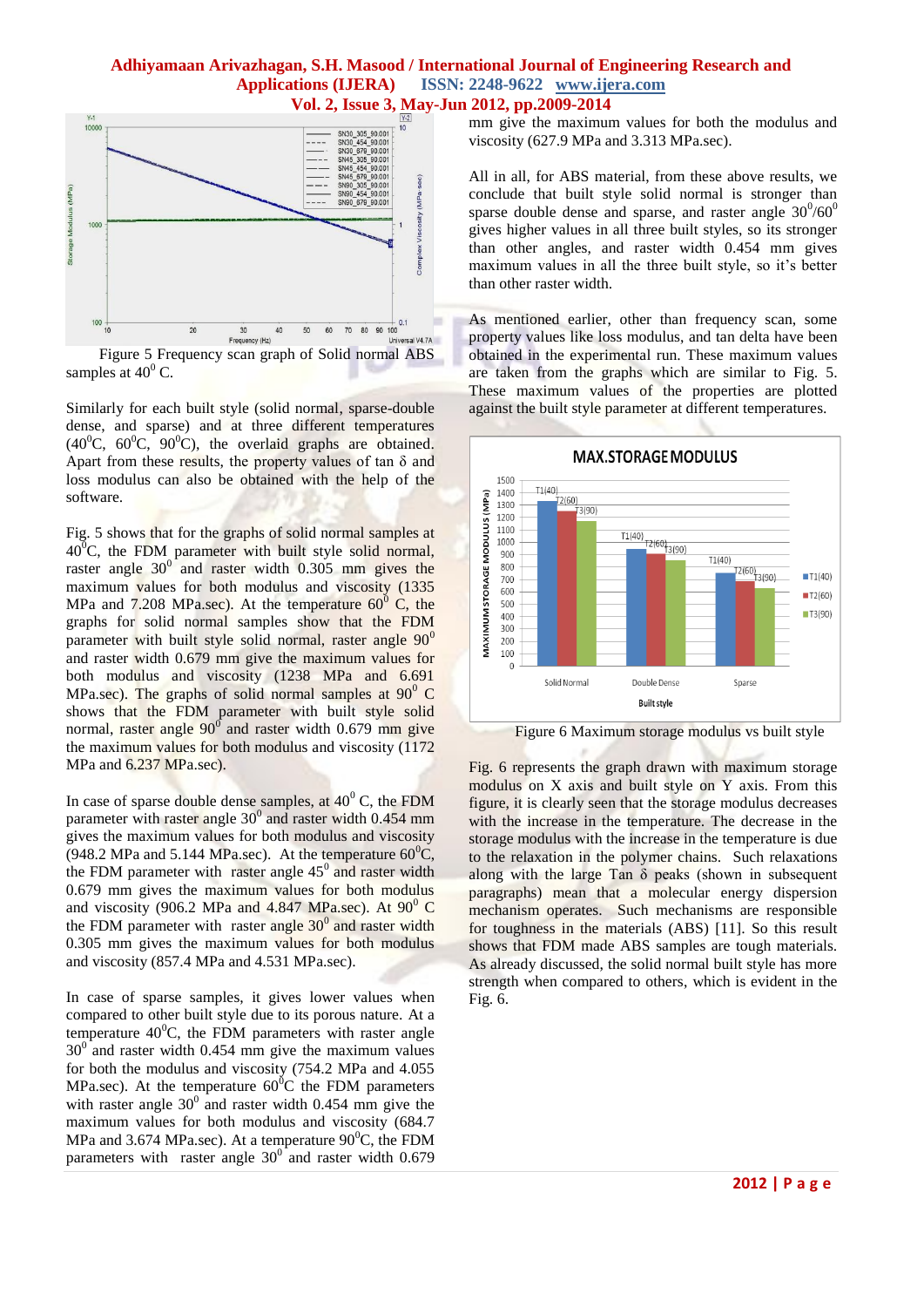

Figure 7 Maximum complex viscosity Vs Built style.

Fig. 7 represents the graphs with maximum complex viscosity values on  $X$  axis and FDM parameter built style on Y axis. Liquids and oils are classified as Newtonian, where as polymers, slurries are not. So we are dealing with the Non-Newtonian materials which can deviate from ideal behaviour [9]. In such a case, the complex viscosity decreases with the increase in the temperature due to relaxation in polymer chains, and also solid normal built style has more values when compared to other built styles.



Figure 8 Maximum loss modulus Vs Built style

The graph between maximum loss modulus and built style is shown in the Fig. 8. Loss modulus is the ability to lose energy, which is reverse of storage modulus. So what we saw in storage modulus was decrease in modulus when temperature increases, but in loss modulus, the value increases with the increase in temperature. Loss modulus is inversely proportional to storage modulus, which is the ability to store energy. Again solid normal built style gives high value, which proves that, it is better than the other built style. Double dense style lies between solid normal and sparse, due to its average values. As already discussed, the middle layers of double dense style has cross hatch pattern and are stronger, when compared to sparse style, which has uni directional pattern in the middle layers.



Figure 9 Maximum Tan δ Vs Built style

Fig. 9 shows the graph between maximum tan  $\delta$  and built style. From this figure, it is noted that the peaks of tan  $\delta$  go higher with increase in temperatures. As we already discussed in the previous section,  $\tan \delta$  peaks indicates that molecular energy dispersion mechanism operates, which means material is tougher. Tan  $\delta$  is the ratio of loss modulus to the storage modulus. So the ratio is increasing with the increase in temperature as in loss modulus, because tan  $\delta$  is directly proportional to loss modulus.

# **5. Conclusions**

This research has focussed on the frequency scan of the FDM made ABS material in order to find out both modulus and viscosity values and the effect of FDM parameters over these properties. The results of the dynamic mechanical properties of FDM made ABS material, it is clear that solid normal built style has more strength than double dense and sparse built style, due to the fact that it is more solid with fewer pores when compared to other built styles. In ABS material, the best raster angle and raster width is the same for all the three built styles. These values, the raster angle  $30^{0}/60^{0}$  and raster width 0.454 mm give the maximum values, so these parameters are considered good for ABS material. These experiments were done in the frequency range of 10 to 100 Hz, at constant isothermal temperature. Results have shown that, when we consider the temperatures, the loss modulus values increase with increase in temperature, but storage modulus is decreasing with the increase in the temperature and also the viscosity values decrease with the increase in the temperature.

# **Acknowledgement**

This research was conducted at Industrial Research Institute Swinburne (IRIS), Faculty of Engineering and Industrial Sciences, Swinburne University of Technology, Melbourne, Victoria, Australia.